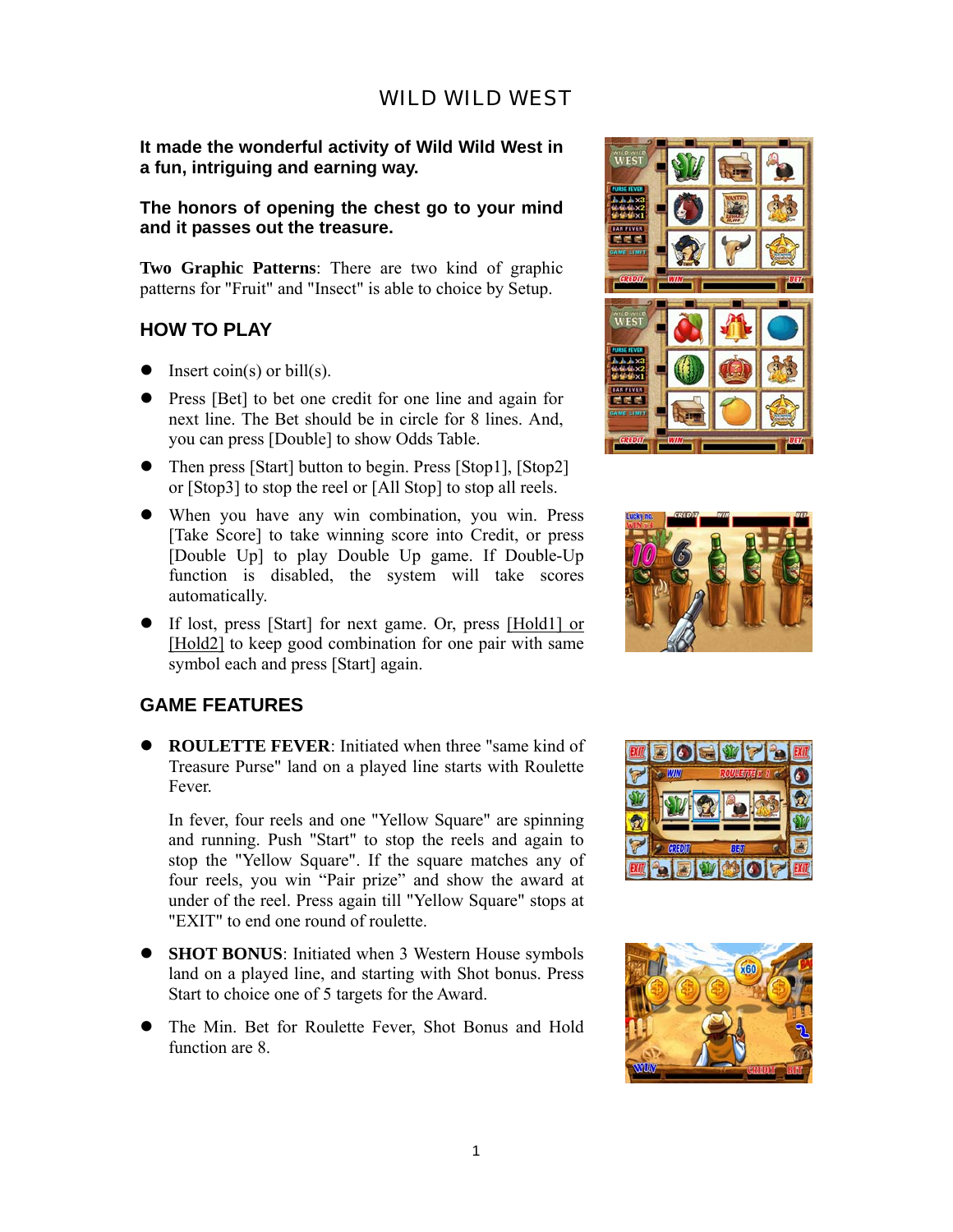# OPERATION GUIDE

# **HARDNESS MODE**

There are two kinds of hardness in the hardware. Lucky 8 lines connector (36 pin & 10 pin) is used for the game. The JAMMA connector (28 pin) is unavailable now.

# **CONTROL PANEL**



Establish above buttons on the panel. Refer the page of Connector Diagram.

- ► **STOP1**, **STOP2**, **STOP3**, **ALL STOP**: Stop the column reels or all Reels.
- ► **HOLD1**, **HOLD2**: Hold one pair with same symbol each.
- ► **DOUBLE**, **BIG**, **SMALL**

Select D-Up game by [Double] and Play by [Big] or [Small].

- ► **START**: Begin the game.
- ► **TAKE SCORE**: Take winning score after won.
- ► **BET**: To bet one credit for one line and again for next line.

### **SETUP**

To operate easily for Setup, the game abandons "Dip Switch of board" as traditional way and uses the screen to adjust various operating parameters. There are two ways to enter SETUP Screen, as follows:

- Power ON and Press [**Setup/ Test**] key
- Power OFF. Press [**Book**] key without release and power ON.

The screen of Setup is showed. Use these screens to manually adjust the game setting.

- ► Moving the bar by pressing [**Big**] button.
- ► After choosing one of the contents with the bar, select the setting style by pressing the [**Small**] button. The value you adjusted will show immediately in the screen.
- ► Press [**Setup/ Test**] key for twice, the screen will enter system testing. It is for test only, unnecessary to adjust. To exit, you should turn off the power and on again.
- ► Press the [**Start**] button to back main screen. In the case, the value you adjusted would available instantly, which don't necessary to turn off the power.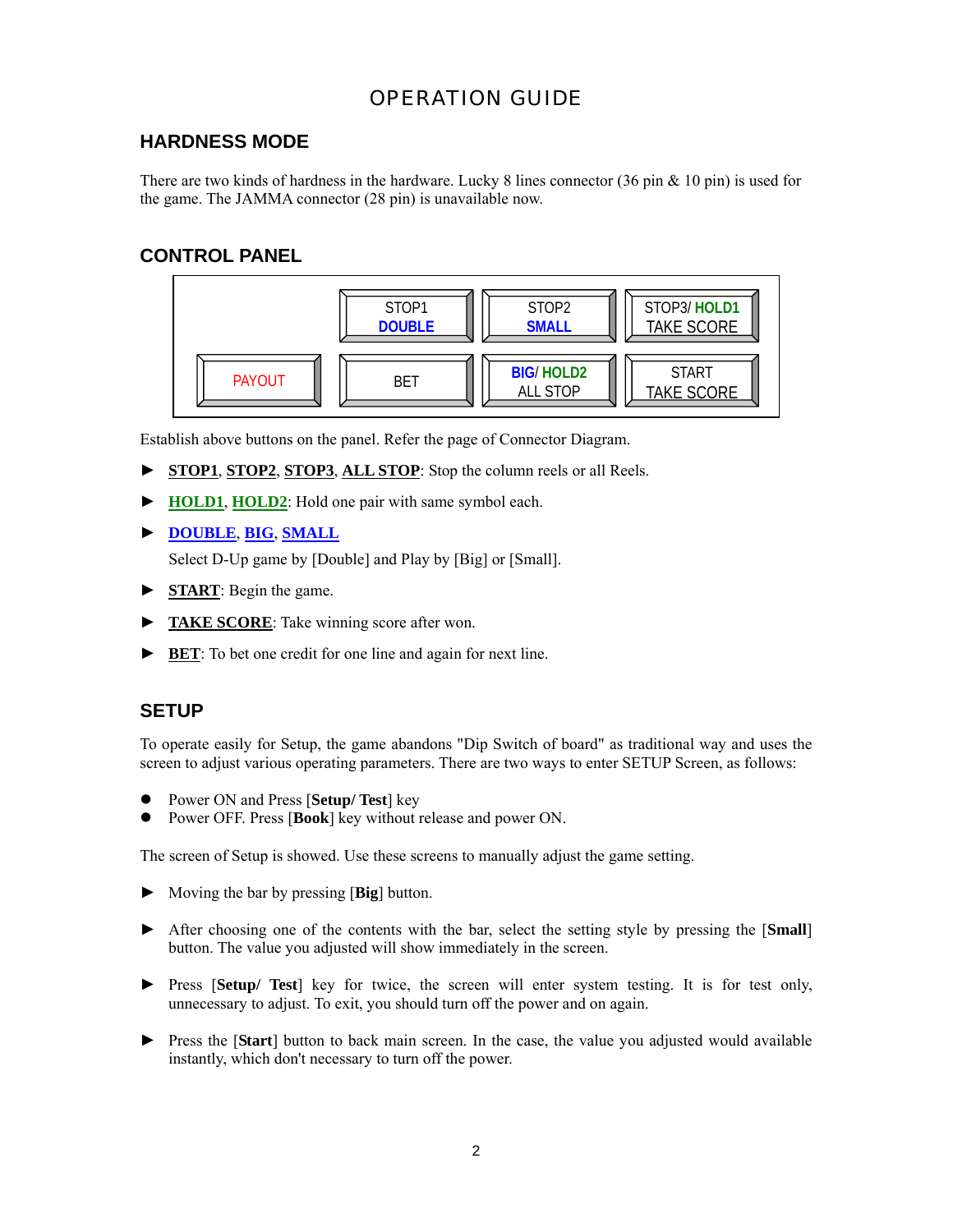| <b>PAGE 1 - Contents</b> | Setting Selection (Underlined in setting selection are default settings) |
|--------------------------|--------------------------------------------------------------------------|
| COIN IN                  | 1, 2, 3, 5, 10, 15, 20, 25, 50, 75, 100, 125, 200, 250, 500              |
| <b>KEYIN</b>             | 1, 2, 3, 5, 10, 15, 20, 25, 50, 75, 100, 125, 200, 250, 500              |
| <b>PAYOUT</b>            | 1, 2, 3, 5, 10, 15, 20, 25, 50, 75, 100, 125, 200, 250, 500              |
| <b>KEYOUT</b>            | 1, 2, 3, 5, 10, 15, 20, 25, 50, 75, 80, 100, 125, 200, 250, 500          |
| <b>TICKET OUT</b>        | 1, 2, 3, 5, 10, 15, 20, 25, 50, 75, 80, <b>100</b> , 125, 200, 250, 500  |
| <b>MIN PLAY</b>          | 1, 8, 10, 16, 32, 40, 64, 80                                             |
| <b>MAX PLAY</b>          | 16, 40, 64, 80, 120, 160, 200, 240                                       |
| <b>DEMO MUSIC</b>        | YES, NO                                                                  |
| <b>DEMO SHOW</b>         | YES, NO                                                                  |
| <b>GAME LIMIT</b>        | 2000, 3000, 5000, 10000, 15000, 20000, 30000, 40000, 50000, 60000        |
| <b>WIN RATE</b>          | 55, 60, 65, 70, 75, 80, 85, 90                                           |
| <b>REEL SPEED</b>        | FAST, SLOW                                                               |
| <b>HOLD FUNC.</b>        | YES, NO                                                                  |
| D-UP FUNC.               | YES, NO                                                                  |
| <b>RE-D-UP FUNC.</b>     | YES, NO                                                                  |
| HALF D-UP FUNC.          | YES, NO                                                                  |
| D-UP LEVEL               | $0(Easy)$ , 1, 2, 3, 4, 5(Difficult)                                     |
| <b>DOUBLE LIMIT</b>      | 2000, 3000, 5000, 10000, 20000, 30000                                    |
| <b>MAX PAY TOKEN</b>     | 200, 300, 500, FREE                                                      |
| <b>MAX PRIZE</b>         | YES, NO                                                                  |

- ► Coin: Adjust how many credits per insert Coin.
- ► Keyin: Adjust how many credits per Keyin.
- ► Payout: Adjust how many credits per pay Coin.
- ► Keyout: Adjust how many credits per pay Step when Keyout.
- ► Ticket Out: Adjust how many credits per pay Ticket.
- ► Min. Play: Adjust how many min bets to begin the game.
- ► Max. Play: Adjust how many max bets player can bet at one play.
- ► Demo Music: To enable or disable demo music.
- ► Demo Show: To enable or disable demo show.
- ► Game Limit: Adjust how many credits game can hold.
- ► Win Rate: Adjust total payout % of game.

The Win Rate is calculated and defines as follows:

Win Rate =  $(PAYOUT + KEYOUT) / (CON + KEYIN)$ 

Since this is quite different from some games, which usually defined the win rate as "Total score won" divided by "Total score played" (Usually call Game Rate). You shouldn't set the win rate at the same value used in the games.

Please don't RESET except necessary. Generally, to stabilize the rates, the game should operate a period (more long, more steady) for the balance. To zero by RESET, the value would recount from starting point.

To comply with the market necessary, the system supplies two kinds of mode for the Rate, which is able to control the wave of win or lose. The mode doesn't affect the rate.

- 1) **STANDARD** (Standard wave, Rate more steady) Adjust "Dip SW, No1" on the board to "OFF".
- 2) **SPECIFIC** (Larger wave, focus more win or lose) Adjust "Dip SW, No1" on the board to "ON".
- ► Reel Speed: Adjust Reels speed when playing.
- ► Hold Func.: To enable or disable hold function.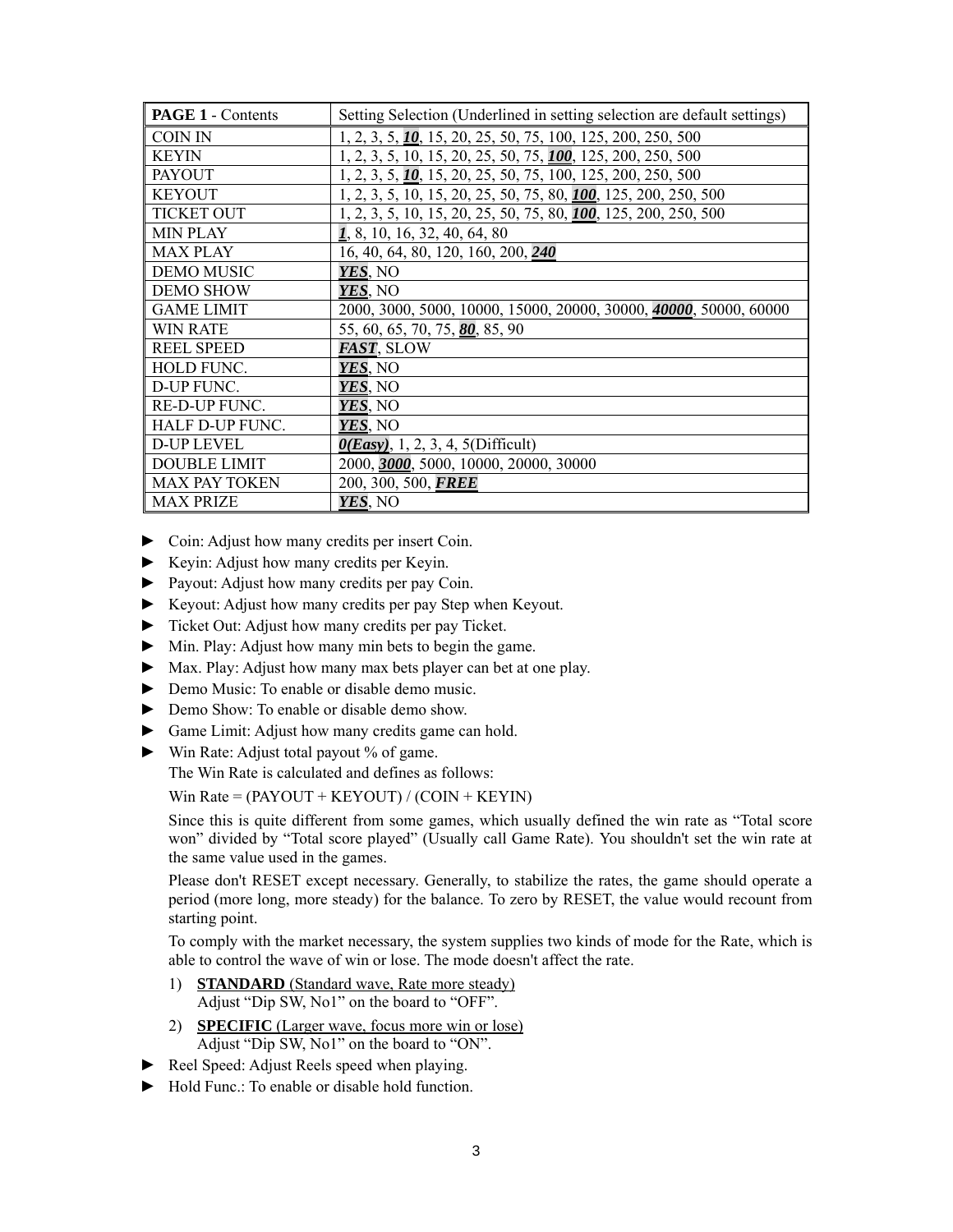- ► Double Func.: Play D-Up game when Enable. If the Double-Up function is disabled, the system will take score automatically. And, Re-D-Up Func & Half D-Up Func will disable too. The play score in D-Up is winning score in main game.
- ► Re-D-Up Func.: The play score in Double Up is twice winning score in main game.
- ► Half-D-Up Func.: The play score in Double Up is a half of winning score in main game.
- ► Double Level: The difficulty as the rate in D-Up game.
- ► Double Limit: To limit the winning score in Double Up. The system will take the score automatically when winning score is over Double Limit.
- ► Max Pay Tokens: Adjust max coins are paid, which to avoid the hopper empty.
- ► Max Prize: To enable or disable Max Prize is won.

| <b>PAGE 2 - Contents</b> | Setting Selection (Underlined in setting selection are default settings) |
|--------------------------|--------------------------------------------------------------------------|
| <b>GRAPHIC TYPE</b>      | FRUIT, WEST                                                              |
| <b>PANEL TYPE</b>        | <b>IST - TYPE, 2ND - TYPE(No Hold function)</b>                          |
| <b>SCORE FUNC.</b>       | YES, NO                                                                  |
| <b>PLAY SCORE</b>        | YES, NO                                                                  |
| <b>SHOW ODD TABLE</b>    | YES, NO                                                                  |
| <b>HAND COUNT</b>        | YES, NO                                                                  |
| <b>CONTINUOUS SPIN</b>   | YES, NO                                                                  |
| <b>TICKET OUT MODE</b>   | NO LIMIT, MAX 1~5 TK                                                     |
| X 10 VIA SCORE           | YES, NO                                                                  |
| TICKET CONTROL           | <b>INTERFACE, DIRECT</b>                                                 |

- ► Graphic Type: Select playing graphics for Fruits or West symbols.
- ► Panel Type: Select Panel Type.
- ► Score Func.: To enable or disable "x10 via Score" function.
- ► Play Score: To enable or disable whether possible to play Score.
- ► Show Odd Table: To enable or disable to show odds table. If the function is enabled, press D-UP button to show odds table.
- ► Hand Count: To enable or disable hand count function.
- ► Continuous Spin: To enable or disable to spin continuously till press Hold button.

# **BOOK**

There are totally five pages for Book Records. Press [**Book**] button to enter Book screen. Press again [**Book**] button to enter next page. Press [**Start**] button to quit and back to the main screen.

### **FIRST PAGE**

| <b>CURRENT RECORD</b> |        |  |  |  |  |
|-----------------------|--------|--|--|--|--|
| COIN                  |        |  |  |  |  |
| PAYOUT                |        |  |  |  |  |
| <b>KEYIN</b>          | 70900  |  |  |  |  |
| <b>KEYOUT</b>         | 40265  |  |  |  |  |
|                       |        |  |  |  |  |
| <b>TOTAL TIMES</b>    | 8827   |  |  |  |  |
| <b>TOTAL PLAYED</b>   | 215641 |  |  |  |  |
| <b>TOTAL WON</b>      | 185006 |  |  |  |  |
|                       |        |  |  |  |  |

The page shows the records from last "check out" for Coin, Payout, Keyin and Keyout.

"Check Out": To clear this page. Refer Reset function for how to clear.

Total Times: Total played times. Total Played: Total played score. Total Won: Total won score.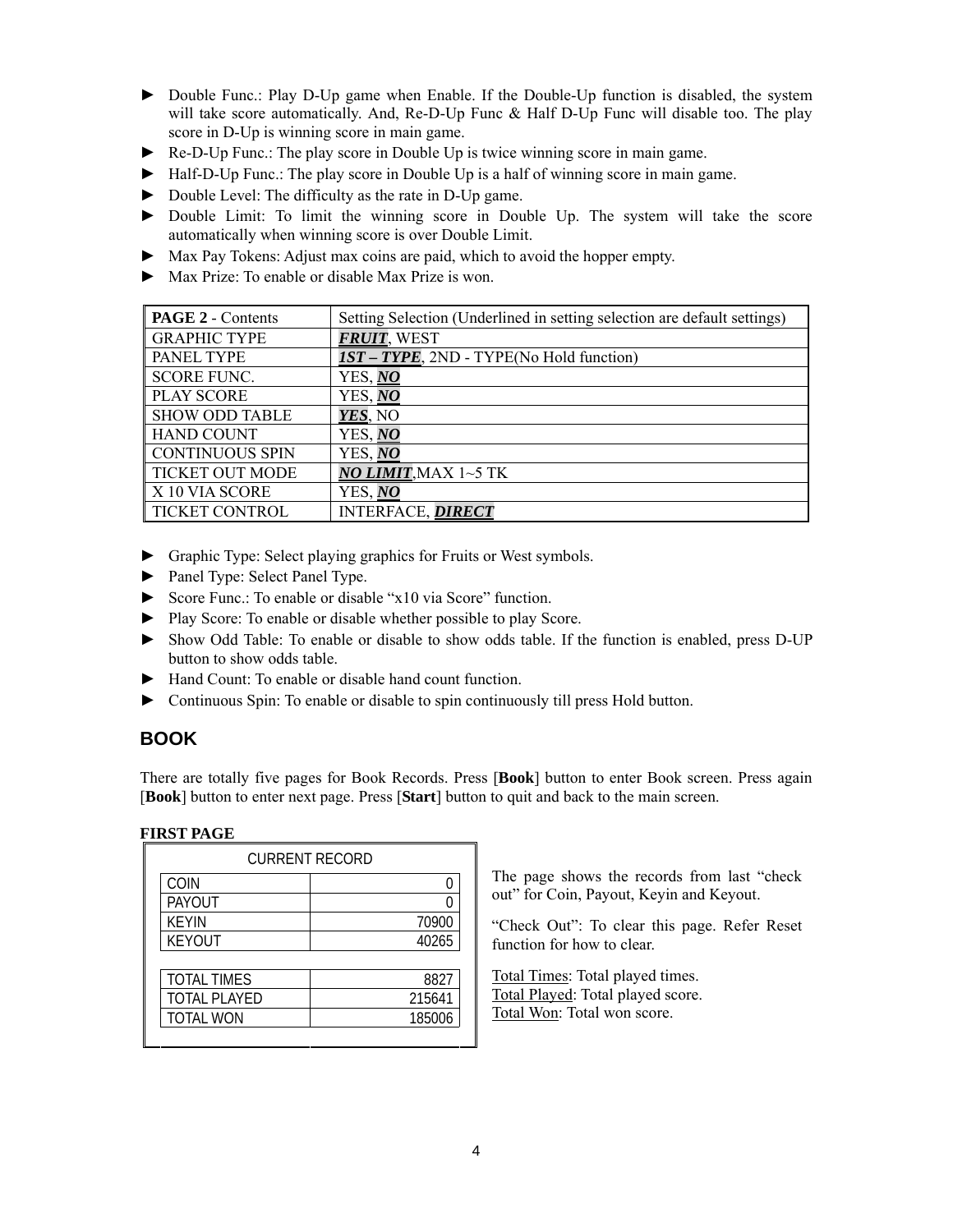#### **SECOND PAGE**

|                  | <b>SCORE</b> | <b>COUNTER</b> |
|------------------|--------------|----------------|
| COIN             |              | 000000         |
| <b>PAYOUT</b>    |              | 000000         |
| <b>KEYIN</b>     | 70900        | 000770         |
| <b>KEYOUT</b>    | 40265        | 000397         |
|                  |              |                |
|                  | PLAYED       | WON            |
| <b>TOTAL</b>     | 3641         | 2306           |
| <b>MAIN GAME</b> | 215611       | 211781         |
|                  |              | 30164          |

The page shows the records from the initial.

The Score column of top form shows the score of Coin, Payout, Keyin and Keyout.

The Counter column is for "System Counters". It doesn't able to clear by anyway and affected by Reset function, which to compare relatively with machine's counter for check out each time.

(Total/ Main/ Double) Played (Total/ Main Game/ Double) played scores.

(Total/ Main/ Double) Won (Total/ Main Game/ Double) won scores.

#### **THIRD PAGE**

|                   | <b>PLAY TIMES</b> | <b>WIN TIMES</b> |
|-------------------|-------------------|------------------|
| <b>MAIN GAME</b>  | 3641              | 2306             |
| DOUBLE GAME       | 340               | 143              |
|                   |                   |                  |
|                   | <b>TIMES</b>      | <b>SCORE</b>     |
| ROU. FEVER        |                   | 400              |
| <b>SHOT BONUS</b> |                   | 640              |
|                   |                   |                  |
| POWER TIMES       |                   |                  |
|                   |                   |                  |

Main Game - Played Times & Win Times Total played times & win times in Main Game.

Double Game - Played Times & Win Times Total played times & win times in Double Game.

(Rou. Fever & Shot Bonus) – Times & Score Win Times and Win Score of Both Fevers.

Power Times: The times of Power ON.

**FOURTH & FIFTH PAGE:** Both pages show the records for the winning times of all prizes.

# **RESET (CLEAR)**

### **(1) Clear All**

Turn on the power and press [**Reset**] button of PC board. (The function doesn't work when the power is OFF.) In the case, all of data should clear, include the rates. And, the setup value will change to default.

#### **(2) Clear Last Record Only**

Press [**Book**] Key to enter first page of Book. Push [**Reset**] button of PC board to clear all data of First Page, which record the data from last check out. (Check Out: To clear this page.) The total records from page 2 to page 5 are from initial operation and remain unchanged by this function.

### **MACHINE PAYOUT**

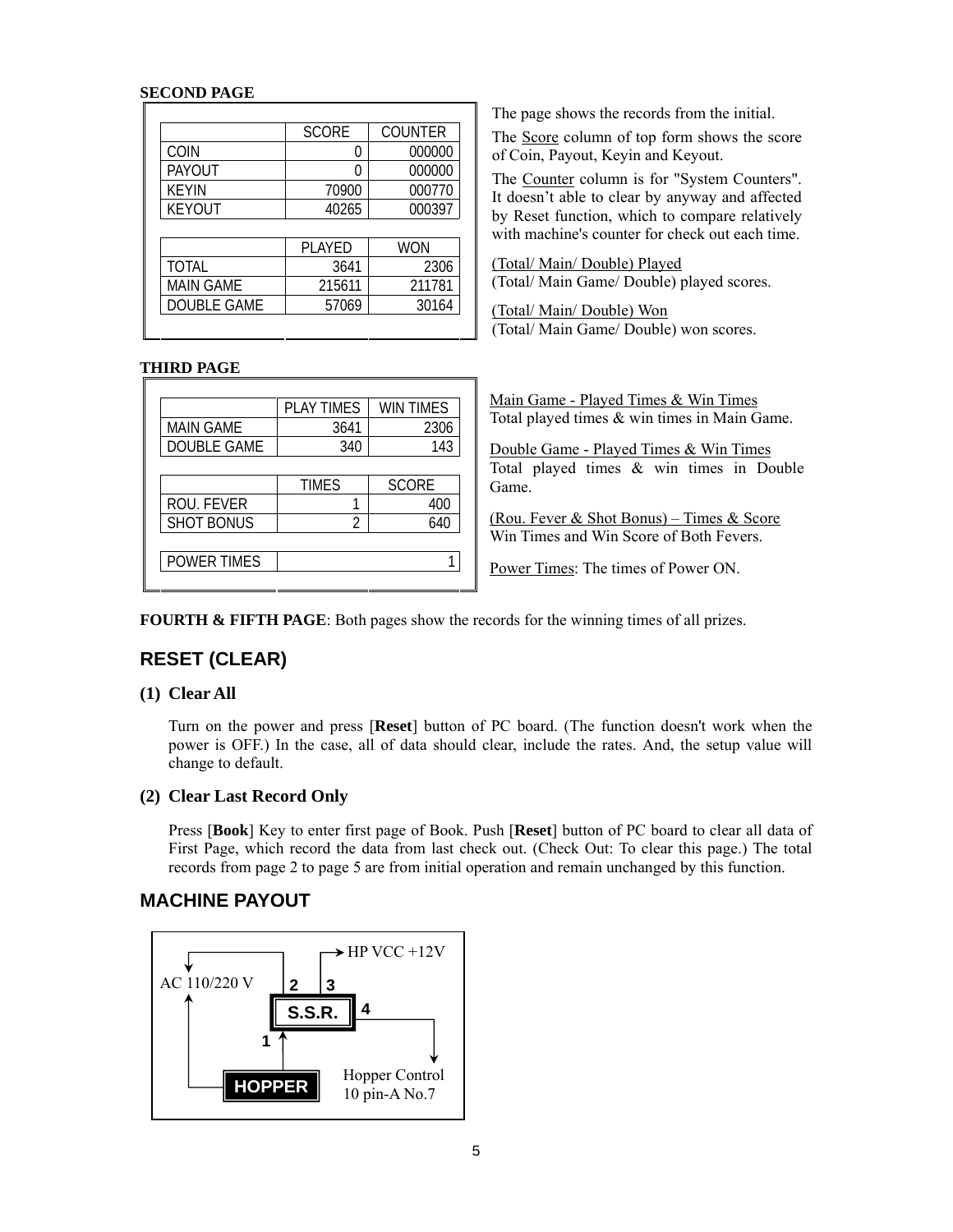

## **TROUBLESHOOTING**

| <b>SITUATION</b>                               | <b>FIX</b>                                                                                                                                                                                   |  |  |  |  |
|------------------------------------------------|----------------------------------------------------------------------------------------------------------------------------------------------------------------------------------------------|--|--|--|--|
| Coin Error                                     | Check coin switch, coin selector and wire wrong.                                                                                                                                             |  |  |  |  |
| No sound                                       | • Check the wire of "Speaker(-)" on the cabinet side. "The<br>"Speaker(-)" line needs to be wired separately to common GND<br>line.<br>Check "Volume control" on board whether close or not. |  |  |  |  |
| The counter doesn't work                       | Check the $+12V$ DC (or $+5V$ DC) line of the counter wire. The wires<br>sometimes are not linked together 10 pin edge connector side of<br>hardness. Please re-wire.                        |  |  |  |  |
| Malfunction of the button,<br>switch and lamps | Check the GND wire. The button, Switch GND has to wire with<br>common GND. Or, check micro switch of button is too old or dirty<br>and the lamp whether out of order.                        |  |  |  |  |
| Coin or Keyin with wrong<br>value              | • Check Coin and Keyin wire. Keyin SW port may wired to Coin<br>SW or Bill Acceptor and so on. Please re-wire to correct port.<br>Check Game Setup.                                          |  |  |  |  |
| Test/Setup unavailable                         | Check connection of GND wire between "Test/ Setup" line and<br>common GND line. The GND wire needs to connect with other<br>common GND line.                                                 |  |  |  |  |
| The Monitor unregulated<br>or Wavy             | Adjust the brightness, size and so on as described in the monitor's<br>manual.                                                                                                               |  |  |  |  |

# **OTHER**

- ► Please do RESET function before initial operation or after change new program (Rom 1).
- ► Please do RESET function after change Win rate. It is to avoid the prizes released or limited much.
- ► Don't adjust voltage when power is on. Please turn off the power supply if you'd like to change the EPROM.